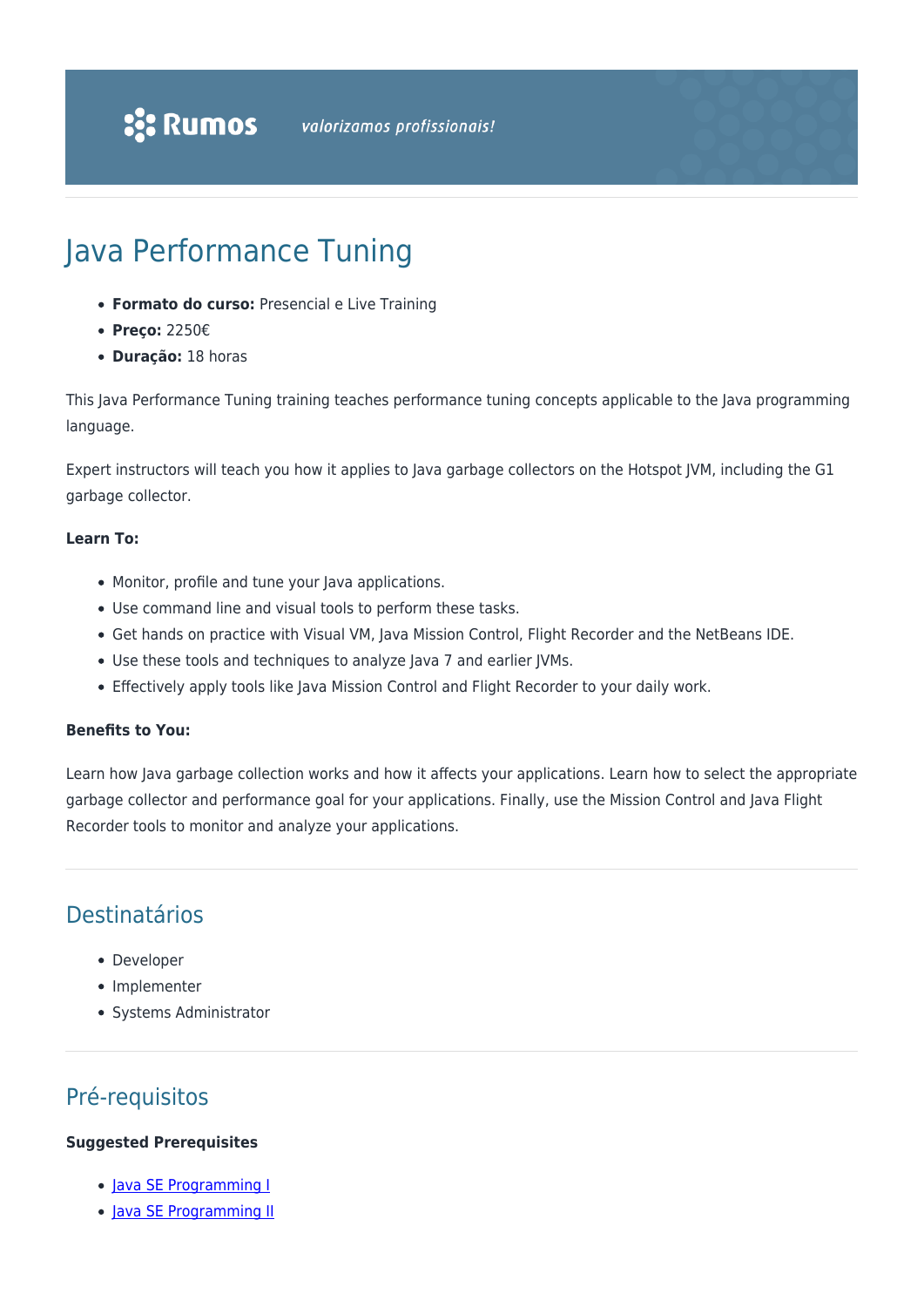• [Developing Applications for the Java EE 7 Platform](https://rumos.pt/curso/developing-applications-for-the-java-ee-7-platform-presencial/)

# **Objectivos**

- Monitor operating system performance on Solaris, Linux, and Windows
- Describe basic principles of performance
- Describe the operation of generational garbage collection
- List the garbage collectors available in Java including the G1 collector
- Monitor performance at the JVM and application level
- Monitor and analyze Java application performance using Java Mission Control and Flight Recorder
- Profile the performance of a Java application
- Tune garbage collection in a Java application
- Apply basic performance tuning principles to a Java application

# Programa

#### **Course Overview**

#### **Java Virtual Machine and Performance Overview**

- IVM Overview
- What is Performance?
- Performance Methodology

#### **The JVM and Java Garbage Collection**

- HotSpot GC Basics
- The GC Aging Process
- $\bullet$  G1 GC

#### **Java Garbage Collectors**

- Garbage Collecting Algorithms
- Types of GC Collectors
- JVM Ergonomics

#### **Command Line JVM Monitoring**

- GC Monitoring Options
- JIT Monitoring Options

#### **Mission Control and JVM Monitoring Tools**

- Monitoring with VisualVM
- Monitoring with Mission Control